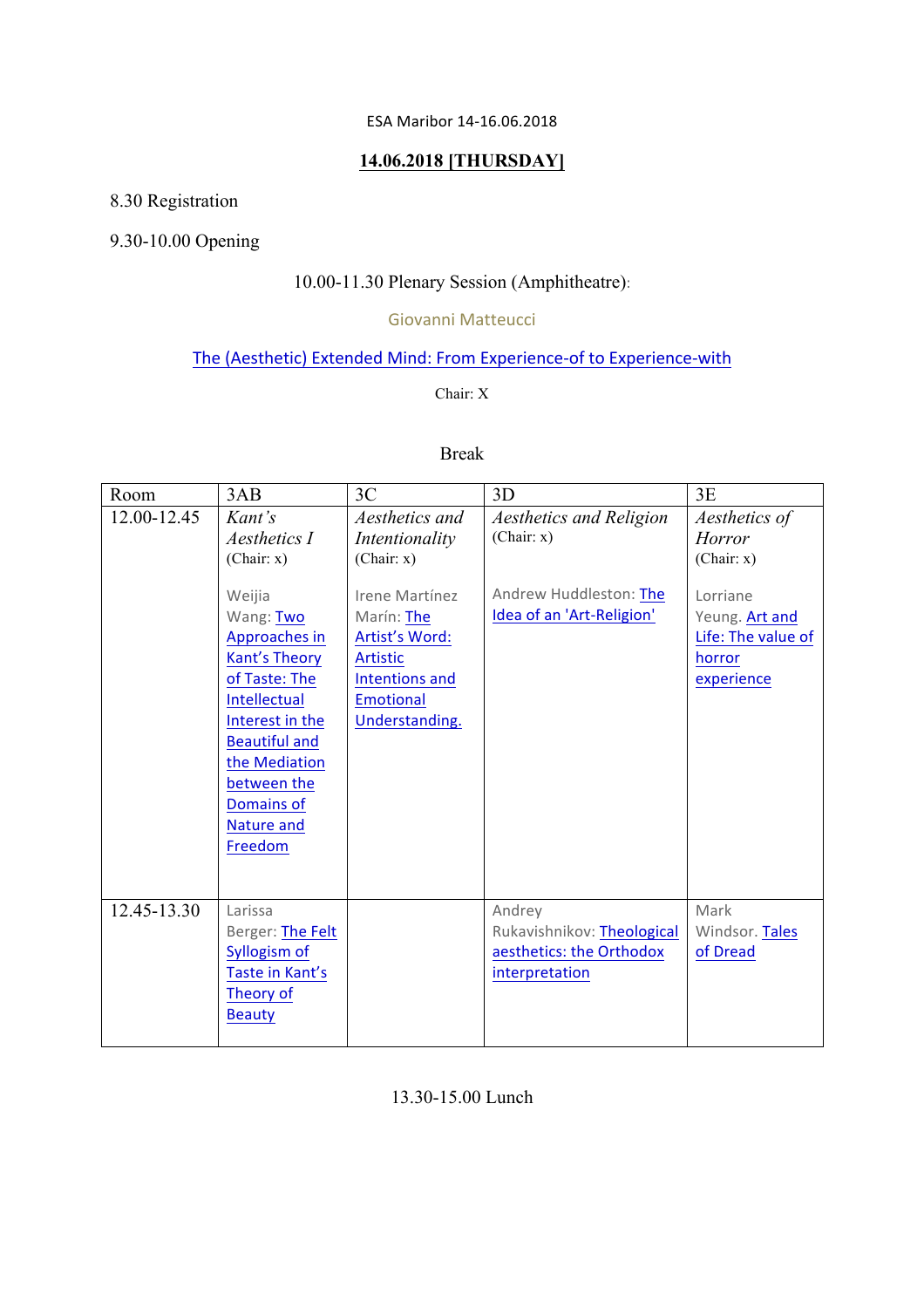| Room         | 3AB                                 | 3C                                  | 3D                        | 3E                           |
|--------------|-------------------------------------|-------------------------------------|---------------------------|------------------------------|
| 15.00-15.45  | Aesthetics of                       | Aesthetics and                      | Philosophy of             | Aesthetics of                |
|              | Perception I                        | Contemporary                        | Literature I              | Design                       |
|              | (Chair: x)                          | <b>Art Practices I</b>              | (Chair: x)                | (Chair: x)<br>Laura T. Di    |
|              | Sue Spaid: Are                      | (Chair: x)<br>Ken                   | Sebastian                 | Summa-                       |
|              | <b>Art and Life</b>                 | Wilder: Rosalind                    | Müngersdorff: Ka          | Knoop: Fashion as            |
|              | <b>Experiences</b>                  | <b>Krauss: From</b>                 | fka, Blanchot and         | Play                         |
|              | "Mostly                             | 'Sculpture in the                   | the dedication of         |                              |
|              | Perceptual" or                      | Expanded Field' to                  | life to literature        |                              |
|              | "Largely                            | the 'Spectacle' of                  |                           |                              |
|              | Extraperceptual"                    | <b>Installation Art</b>             |                           |                              |
|              | <u>?</u>                            |                                     |                           |                              |
| 15.45-16.30  |                                     |                                     | Stephen                   | Zhuofei                      |
|              | Errol Lord: The                     | Pol                                 | Chamberlain: Lit          | Wang: Atmosphe               |
|              | Nature of<br>Perceptual             | Capdevila: Poetics<br>of History in | erary Realism<br>and the  | ric Experience<br>and Design |
|              | <b>Expertise and the</b>            | <b>Contemporary Art</b>             | Significance of           |                              |
|              | <b>Rationality of</b>               |                                     | Life                      |                              |
|              | Criticism                           |                                     |                           |                              |
|              |                                     |                                     |                           |                              |
| 16.30-17.15  |                                     |                                     |                           |                              |
| <b>Break</b> |                                     |                                     |                           |                              |
|              |                                     |                                     |                           |                              |
| Room         | 3AB                                 | 3C                                  | 3D                        | 3E                           |
| 17.15-18.00  | Aesthetics and                      | Philosophy of                       | Empirical                 | Aesthetic                    |
|              | the Self<br>(Chair: x)              | Pictures<br>(Chair: x)              | Aesthetics<br>(Chair: x)  | Matters I<br>(Chair: x)      |
|              | Dan Eugen                           | Marco                               | Melvin Chen:              | Aljosa                       |
|              | Ratiu: The                          | Arienti: Some                       | Túngara Frogs,            | Kravanja: Mixed-             |
|              | "Aesthetics of                      | concerns with                       | The Puzzle of             | <b>Signal Aesthetic</b>      |
|              | Existence": Art as                  | experimentalism                     | <b>Natural Beauty,</b>    | <b>Attitudes</b>             |
|              | a Model of Self-                    | about depiction:                    | & the Problem             |                              |
|              | <b>Invention in Last</b>            | the case of                         | with Darwinian            |                              |
|              | <b>Foucault</b>                     | separation seeing-                  | <b>Aesthetics</b>         |                              |
| 18.00-18.45  | Vitor                               | in<br>Claire                        | Jerzy Luty: Do            | Igor                         |
|              | Guerreiro: The                      | Anscomb: The                        | animal make art           | Cvejic: Pleasure in          |
|              | unity of our                        | <b>Epistemic Value of</b>           | or the                    | mere reflection              |
|              | aesthetic life                      | Photographs in the                  | evolutionary              |                              |
|              |                                     | <b>Age of New Theory</b>            | continuity of             |                              |
|              |                                     |                                     | species: a case           |                              |
|              |                                     |                                     | for uniqueness            |                              |
| 18.45-19.30  | Joerg Fingerhut                     |                                     | Tereza                    | Lisa                         |
|              | and Javier                          |                                     | Hadravova: The            | Giombini: Materi             |
|              | Gomez-                              |                                     | notion of                 | al Authenticity in           |
|              | Lavin: The<br><b>Aesthetic Self</b> |                                     | expertise in<br>empirical | Conservation<br>Philosophy   |
|              |                                     |                                     | aesthetics                |                              |
|              |                                     |                                     |                           |                              |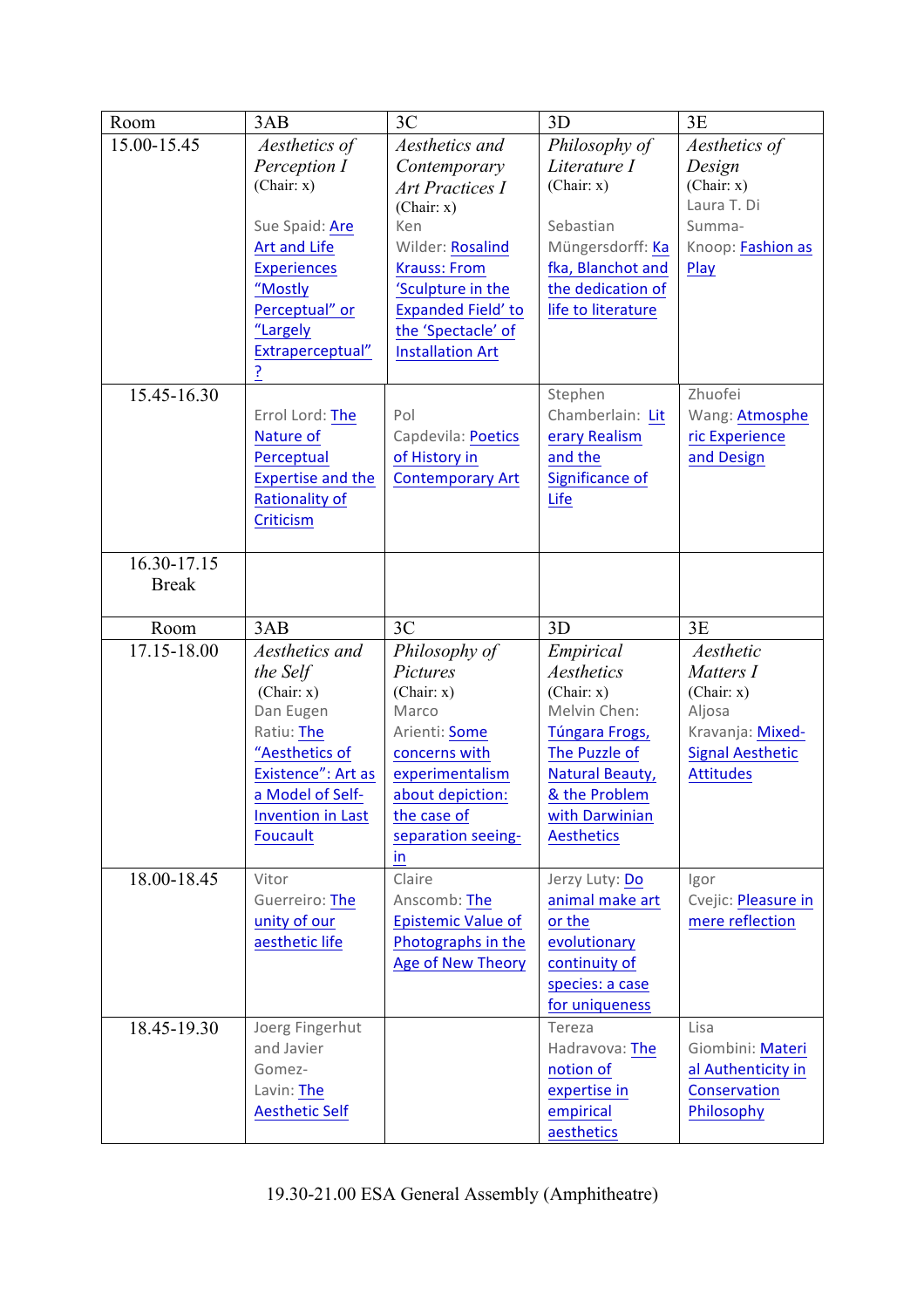# **15.06.2018 [FRIDAY]**

| Room               | 3AB                                                                                                                                                                                               | 3C                                                                                                                                                                 | 3D                                                                                                                                           | 3E                                                                                                                                                                         |
|--------------------|---------------------------------------------------------------------------------------------------------------------------------------------------------------------------------------------------|--------------------------------------------------------------------------------------------------------------------------------------------------------------------|----------------------------------------------------------------------------------------------------------------------------------------------|----------------------------------------------------------------------------------------------------------------------------------------------------------------------------|
| $9.15 -$           | <b>Aesthetics of Music</b>                                                                                                                                                                        | Aesthetics and                                                                                                                                                     | Aesthetics of                                                                                                                                | <b>Aesthetics and Ethics</b>                                                                                                                                               |
| 10.00              | $\boldsymbol{I}$<br>(Chair: x)<br><b>Eran Guter and Inbal</b><br>Guter: "Time made<br>audible": A critique<br>of Susanne Langer's<br>view of musical<br>temporality                               | <b>Hermeneutics</b><br>(Chair: x)<br>Marcello Ruta:<br>Hermeneutics and the<br>Performative Turn -<br>The Unfruitfulness of a<br>Complementary<br>Characterization | Film and<br>Photography I<br>(Chair: x)<br>Stefan Bird-<br>Pollan: Making<br>Skepticism<br>Bearable:<br>Cavell's<br><b>Aesthetic of Film</b> | (Chair: x)<br>Lev Kreft: From<br>Universalism to<br>Singularity, from<br><b>Singularity to</b><br><b>Moralization</b>                                                      |
| $10.00 -$<br>10.45 | Kim Jayson Villezca:<br>Plato and<br>Schopenhauer on<br>the Notion of Music<br>and the World: A<br><b>Tale of Two</b><br><b>Cosmologies</b><br>Towards a<br><b>Metaphysics of</b><br><b>Music</b> | Andreas<br>Vrahimis: Wittgenstein<br>and Heidegger against<br>aestheticism                                                                                         | Philip Mills: The<br><b>Politics of Poetic</b><br>Language: An<br><b>Analysis of Jean-</b><br>Luc Godard's<br><b>Alphaville</b>              | Alfred Archer and<br>Benjamin<br>Matheson: When<br><b>Artists Fall: On</b><br><b>Admiring the Immoral</b>                                                                  |
| $10.45 -$<br>11:30 | Tiago Sousa: An<br>expressionist<br>Hanslick? The<br>performer's intimacy<br>in On the Musically<br><b>Beautiful</b>                                                                              | Pauline von<br>Bonsdorff: Sharing and<br>dialogue: aesthetic<br>communication with<br>non-speaking others                                                          | Abel Franco: The<br>'Beauty' of the<br>Viewer's<br><b>Emotions As the</b><br><b>Aesthetic Value</b><br>of Film                               | Washington<br><b>Morales: Naturalization</b><br>and reification of the<br>human global<br>subjective experience<br>in some forms of<br>scientific and<br>technological art |

### 12.00-14.00 Lunch

14.00-15.30 Plenary Session (Amphitheatre):

Robert Hopkins

# The Sculpted Image

Chair: x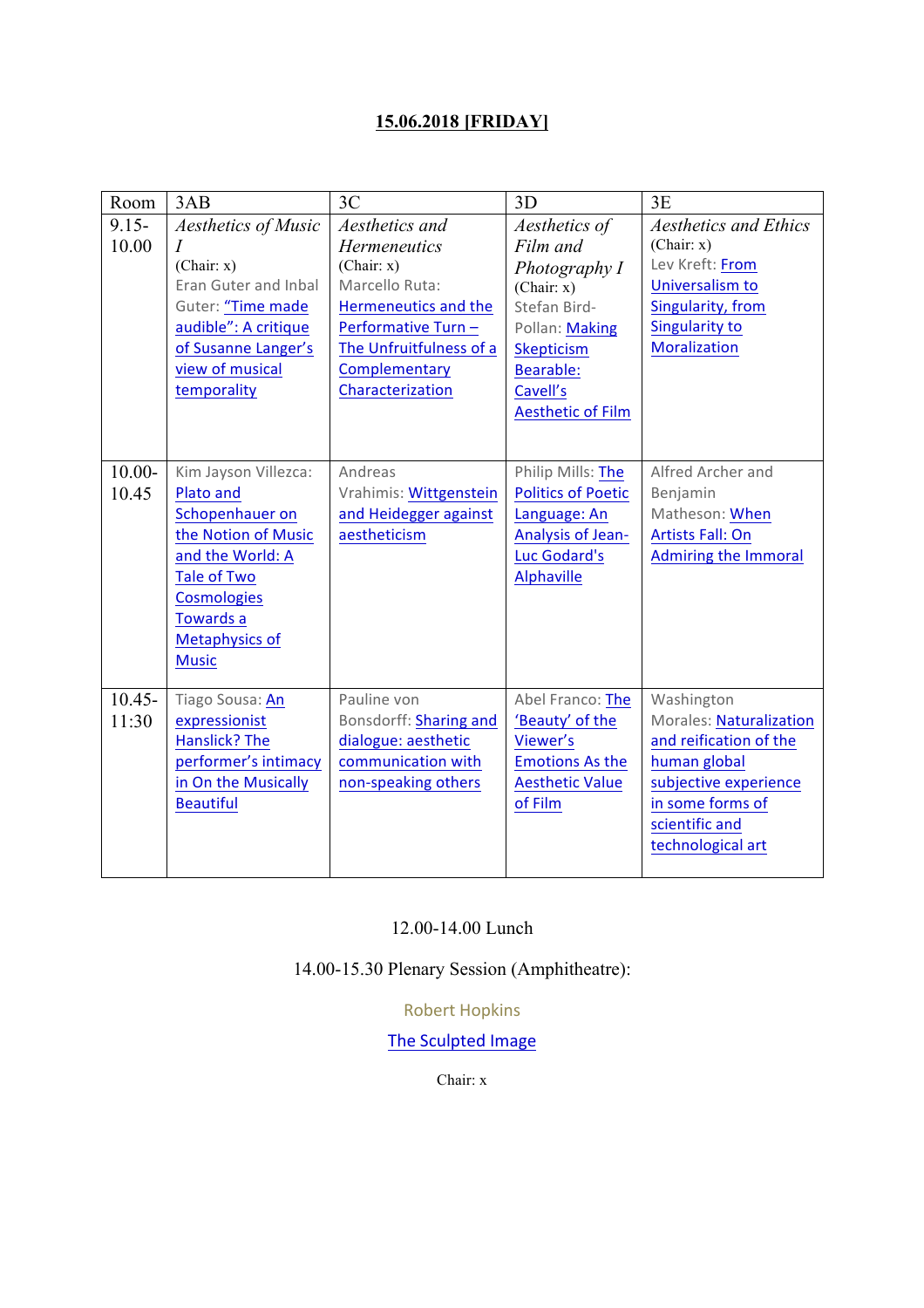| Room         | 3AB                                     | 3C                          | 3D                           | 3E                          |
|--------------|-----------------------------------------|-----------------------------|------------------------------|-----------------------------|
| $15.30 -$    | Aesthetics and                          | Kant's Aesthetics II        | Philosophy of                | Everyday                    |
| 16.15        | Contemporary                            | (Chair: x)                  | Literature II                | Aesthetics I                |
|              | <b>Art Practices II</b>                 | Jose Luis                   | (Chair: x)                   | (Chair: x)                  |
|              | (Chair: x)                              | Fernandez: Kant's           | Kalle Puolakka:              | Eda                         |
|              | Matthew                                 | Feeling: Why                | <b>Replete Literary</b>      | Keskin: Everyday            |
|              | Rowe: Minimalism:                       | <b>Judgments of Taste</b>   | <b>Moments and</b>           | <b>Aesthetics and</b>       |
|              | <b>Empirical and</b>                    | are De Dicto and Not        | Aesthetic                    | Empathy                     |
|              | Contextual,                             | De Re                       | <b>Experience</b>            | Development                 |
|              | <b>Aesthetic and</b><br><b>Artistic</b> |                             |                              |                             |
|              |                                         |                             |                              |                             |
|              |                                         |                             |                              |                             |
| $16.15 -$    | Elisa                                   | Dan O'Brien: Cubism         | Parysa                       | Matti Tainio: Art of        |
| 17.00        | Caldarola: Works                        | and Kant                    | Mostajir: Literature         | <b>Running. Distance</b>    |
|              | of Conceptual Art                       |                             | in Experience: A             | Running and the             |
|              | and The Execution                       |                             | <b>Pragmatist Account</b>    | <b>Artistic in Everyday</b> |
|              | of Ideas                                |                             |                              | life                        |
|              |                                         |                             |                              |                             |
| 17.00-       |                                         |                             |                              |                             |
| 17.15        |                                         |                             |                              |                             |
| <b>Break</b> |                                         |                             |                              |                             |
|              |                                         |                             |                              |                             |
|              |                                         |                             |                              |                             |
|              | 3AB                                     | 3C                          | 3D                           | 3E                          |
| $17.15 -$    | Philosophy of                           | Aesthetics of Film          | Aesthetics of                | <b>Aesthetic Matters</b>    |
| 18.00        | Perception II                           | and Photography II          | Television                   | $I\!I$                      |
|              | (Chair: x)                              | (Chair: x)                  | (Chair: x)                   | (Chair: x)                  |
|              | Clotilde                                | Salvador Rubio              | Iris Vidmar: How             | Mª José Alcaraz             |
|              | Torregrossa. What                       | Marco: Manipulating         | <b>Fictional Can It Get?</b> | León: Reasons for           |
|              | <b>Happens When</b>                     | the Spectator's Moral       | <b>Depiction Of Real</b>     | Aesthetic                   |
|              | <b>You Are Not</b>                      | Judgments: a                | Life In                      | Judgement?                  |
|              | Looking                                 | Criticism of the            | Contemporary                 |                             |
|              |                                         | <b>Cognitivist Approach</b> | <b>Crime Fiction</b>         |                             |
|              |                                         | in Cinema                   |                              |                             |
|              |                                         |                             |                              |                             |
| 18.00-       | Michalle Gal. The                       | Marta Benenti and           | Adam Andrzejewski            | Remei Capdevila             |
| 18.45        | <b>Visuality of</b>                     | Giovanna                    | and Mateusz                  | Werning: "Roots             |
|              | <b>Metaphors</b>                        | Fazzuoli: Pittura           | Salwa: Aesthetic             | Firmly in Place" and        |
|              |                                         | Analitica:                  | <b>Appreciation of TV</b>    | "Arms Outstretched          |
|              |                                         | <b>Experiencing the</b>     | <b>Series</b>                | to the Rest of the          |
|              |                                         | <b>Making</b>               |                              | World":                     |
|              |                                         |                             |                              | Architectural               |
|              |                                         |                             |                              | <b>Aesthetics and</b>       |
|              |                                         |                             |                              | <b>Local and Global</b>     |
|              |                                         |                             |                              |                             |
|              |                                         |                             |                              |                             |
|              |                                         |                             |                              |                             |
|              |                                         |                             |                              |                             |
|              |                                         |                             |                              |                             |
|              |                                         |                             |                              |                             |
|              |                                         |                             |                              |                             |
|              |                                         |                             |                              |                             |
|              |                                         |                             |                              |                             |
|              |                                         |                             |                              |                             |
|              |                                         |                             |                              |                             |
|              |                                         |                             |                              |                             |
|              |                                         |                             |                              |                             |
|              |                                         |                             |                              |                             |
|              |                                         |                             |                              |                             |
|              |                                         |                             |                              | <b>Strivings</b>            |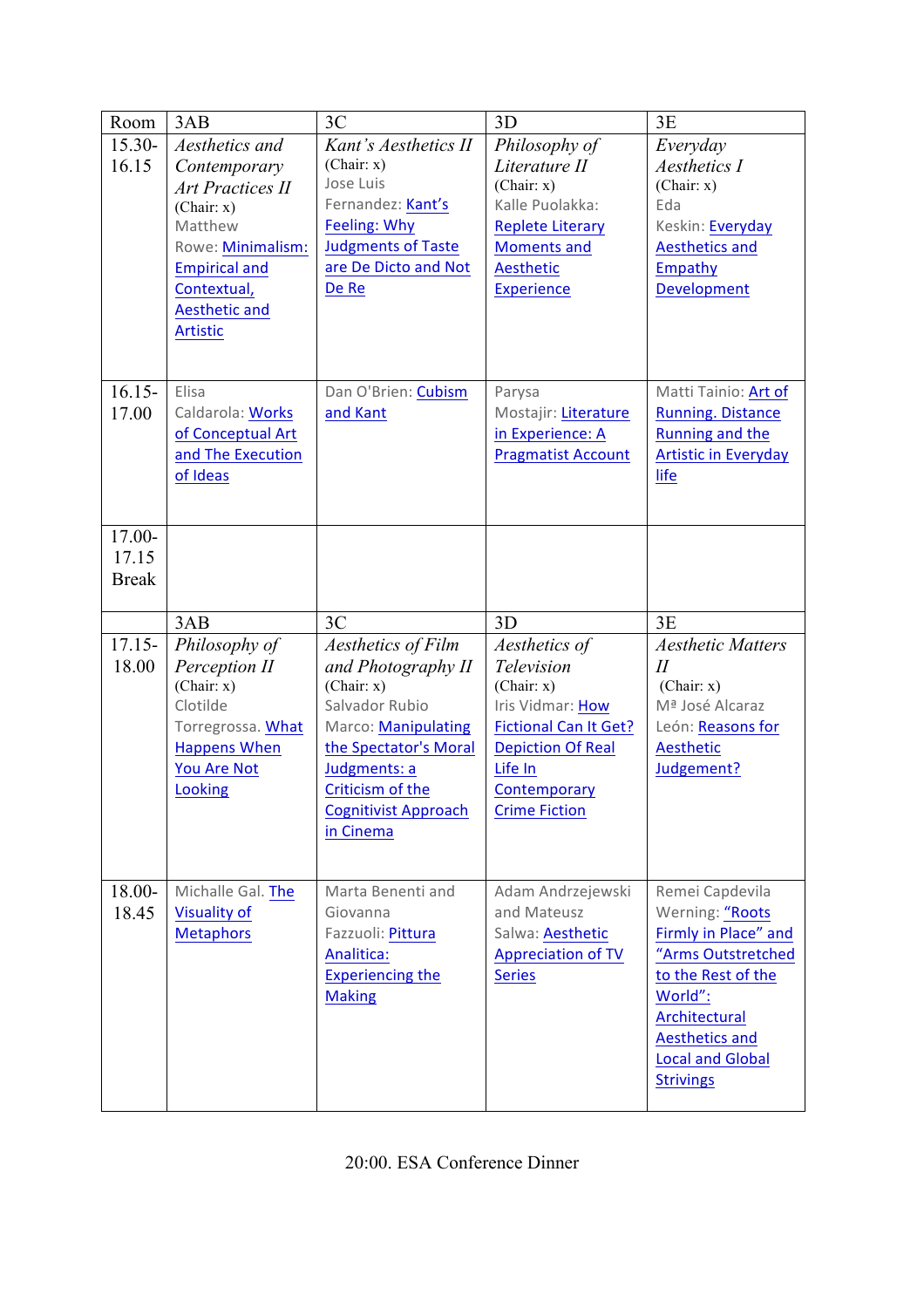## **16.06.2018 [SATURDAY]**

| Room                               | 3AB                                                                                                                                                   | 3C                                                                                                                              | 3D                                                                                                                                        | 3E                                                                                                                                                                  |
|------------------------------------|-------------------------------------------------------------------------------------------------------------------------------------------------------|---------------------------------------------------------------------------------------------------------------------------------|-------------------------------------------------------------------------------------------------------------------------------------------|---------------------------------------------------------------------------------------------------------------------------------------------------------------------|
| $9.15 -$<br>10.00                  | Aesthetics and<br>Contemporary Art<br>Practices III                                                                                                   | Everyday<br><b>Aesthetics II</b><br>(Chair: x)                                                                                  | Aesthetics in<br>History I<br>(Chair: x)<br>Una Popovic. The                                                                              | <b>Aesthetic Matters</b><br>Ш<br>(Chair: x)<br>Jessica Jaques: Idées                                                                                                |
|                                    | (Chair: x)<br>Polona<br>Tratnik: Challenging<br>the Biopolitical<br>through Animal-<br><b>Human</b><br>Hybridization                                  | Gloria Luque<br>Moya: Experiencing<br>the Extraordinary<br>of the Ordinary.<br><b>Robert Bechtle's</b><br>and Photorealism      | <b>Birthplace of</b><br>Aesthetics:<br><b>Baumgarten on</b><br><b>Aesthetical Concepts</b><br>and Art Experience                          | esthétiques et<br>théâtre engagée:<br>"Les quatre petites<br>filles" de Pablo<br>Picasso                                                                            |
| $10.00 -$<br>10.45                 | Leszek<br>Sosnowski: Aesthetic<br>epoché as a tool for<br>re-cognising a work<br>of contemporary art                                                  | Gioia Laura<br>Iannili: What's the<br>point of Everyday<br><b>Aesthetics? An</b><br>overall assessment                          | Nicolò Pietro<br>Cangini: Prose and<br>Life. A comparison<br>between Hegel's<br>Aesthetic and the<br>romantic poetic.                     | Valentina Hribar<br>Sorčan: LA VIE ET LA<br><b>MEMOIRE</b>                                                                                                          |
| $10.45 -$<br>11.15<br><b>Break</b> |                                                                                                                                                       |                                                                                                                                 |                                                                                                                                           |                                                                                                                                                                     |
| $11.15 -$<br>12.00                 | Aesthetics of Music<br>$\overline{H}$<br>(Chair: x)<br>Nemesio García-<br>Carril: Defending the<br>type/token theory<br>against Hazlett's<br>argument | Kant's Aesthetics<br>III<br>(Chair: x)<br>Ido Geiger: How<br>can Works of Fine<br>Art "Make sensible<br><b>Rational Ideas"?</b> | Aesthetics and Art<br><b>History</b><br>(Chair: x)<br>Jakub<br>Stejskal: Substitution<br>by Image:<br>Philosophy v. Art<br><b>History</b> | <b>Aesthetic Matters</b><br>$I\bar{V}$<br>(Chair: x)<br>Cain Todd: Aesthetic<br><b>Emotions? The</b><br>Prospects for an<br><b>Aesthetic Neo-</b><br>sentimentalism |
| $12.00 -$<br>12.45                 | Daniela<br>Šterbáková: John<br>Cage's 4'33":<br>Unhappy theory,<br>meaningful gesture                                                                 | Aviv Reiter: Kant<br>on the Aesthetic<br><b>Ideas of Beautiful</b><br><b>Nature</b>                                             | Ancuta<br>Mortu: Aesthetic<br><b>Cognition and Art</b><br><b>History</b>                                                                  |                                                                                                                                                                     |
| $12.45 -$<br>13.30                 |                                                                                                                                                       | Mojca<br>Kuplen: Cognitive<br>Interpretation of<br>Kant's Theory of<br><b>Aesthetic ideas</b>                                   | Vitor Moura: The<br>reversible Vermeer,<br>or The author as co-<br>$spectator -$<br>questions for the<br>hypothetical<br>intentionalist   | Gerard<br>Vilar: Cognification of<br><b>Art and Artistic</b><br>Research                                                                                            |